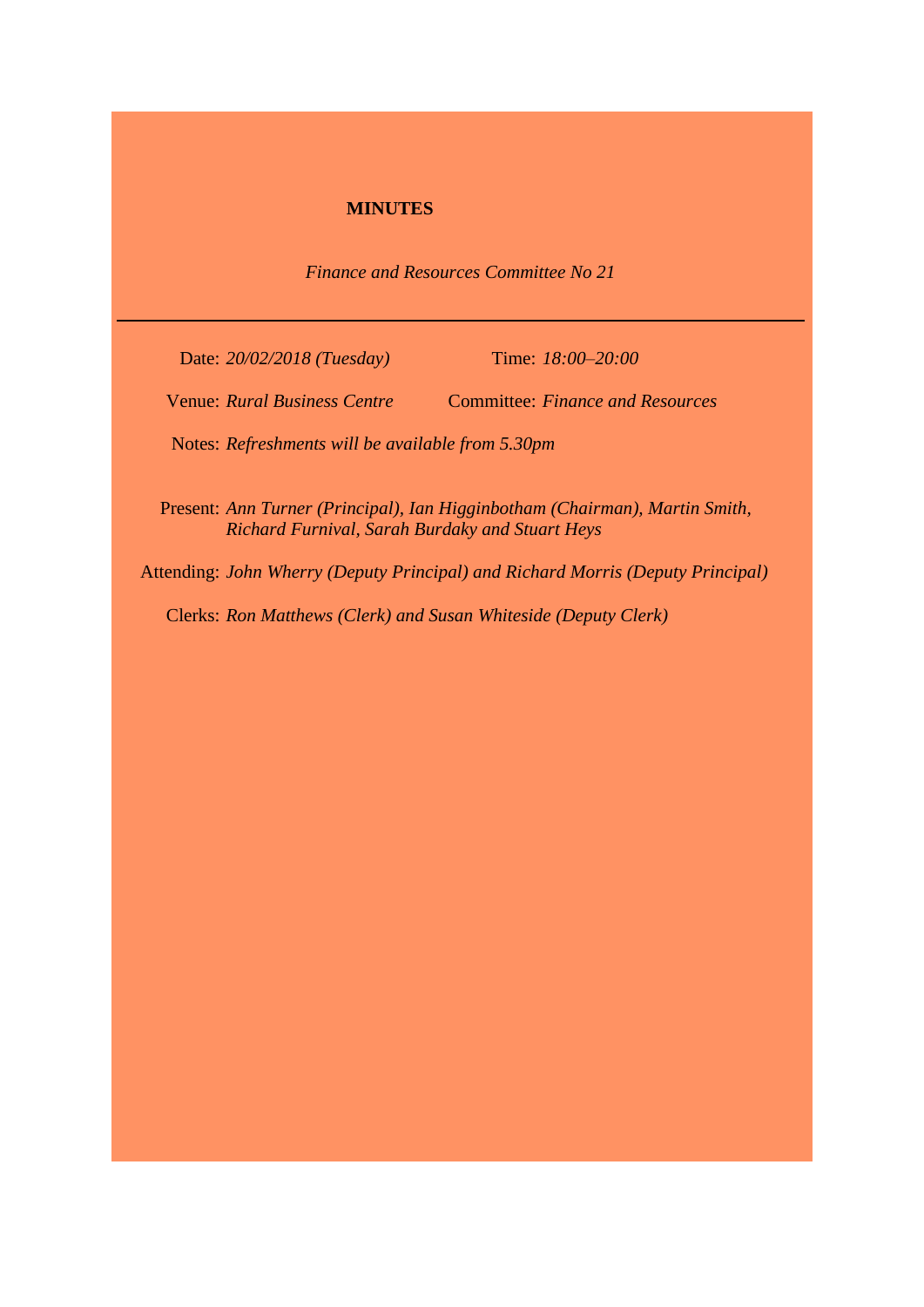## *Public* Minutes

Item number: (and category) Item description: Queries:

### **01.18** *Decision Attendance of College Management Staff*

The Chair welcomed staff and Governors to the meeting.

It was the last meeting of this Committee for Ann Turner, previously Director of Finance and now retiring Principal & Chief Executive. In her capacity as a Governor she was also a member of the Finance & Resources Committee. On behalf of Members, the Chair expressed appreciation of her expertise and dedication to the College and the Board and commented on the long history of accurate financial forecasts presented to the Board.

Sarah Burdaky was also attending her last meeting of the Committee and in turn she was thanked for her contributions, in particular regarding Human Resources matters. Members wished her well in her new ventures.

Martin Smith, new to the Board, was welcomed to his first meeting.

Richard Morris was attending his first meeting since taking post as Deputy Principal Finance & Corporate Services. At the close of the meeting members thanked him and made mention of the quality of his contributions, responses, knowledge, and engagement in discussions to support member debate and decision making.

Section 8.2 of the current Constitution and Terms of Reference for the Finance and Resources Committee states: *College management and / or consultants may attend meetings by invitation in an advisory capacity.*

# **Resolved:**

- 1. **That College Management Staff attend the meeting.**
- 2. **That the changes in Committee membership and staffing be noted**

#### **02.18** *Apologies for Absence*

*Record*

All Committee members were present at the meeting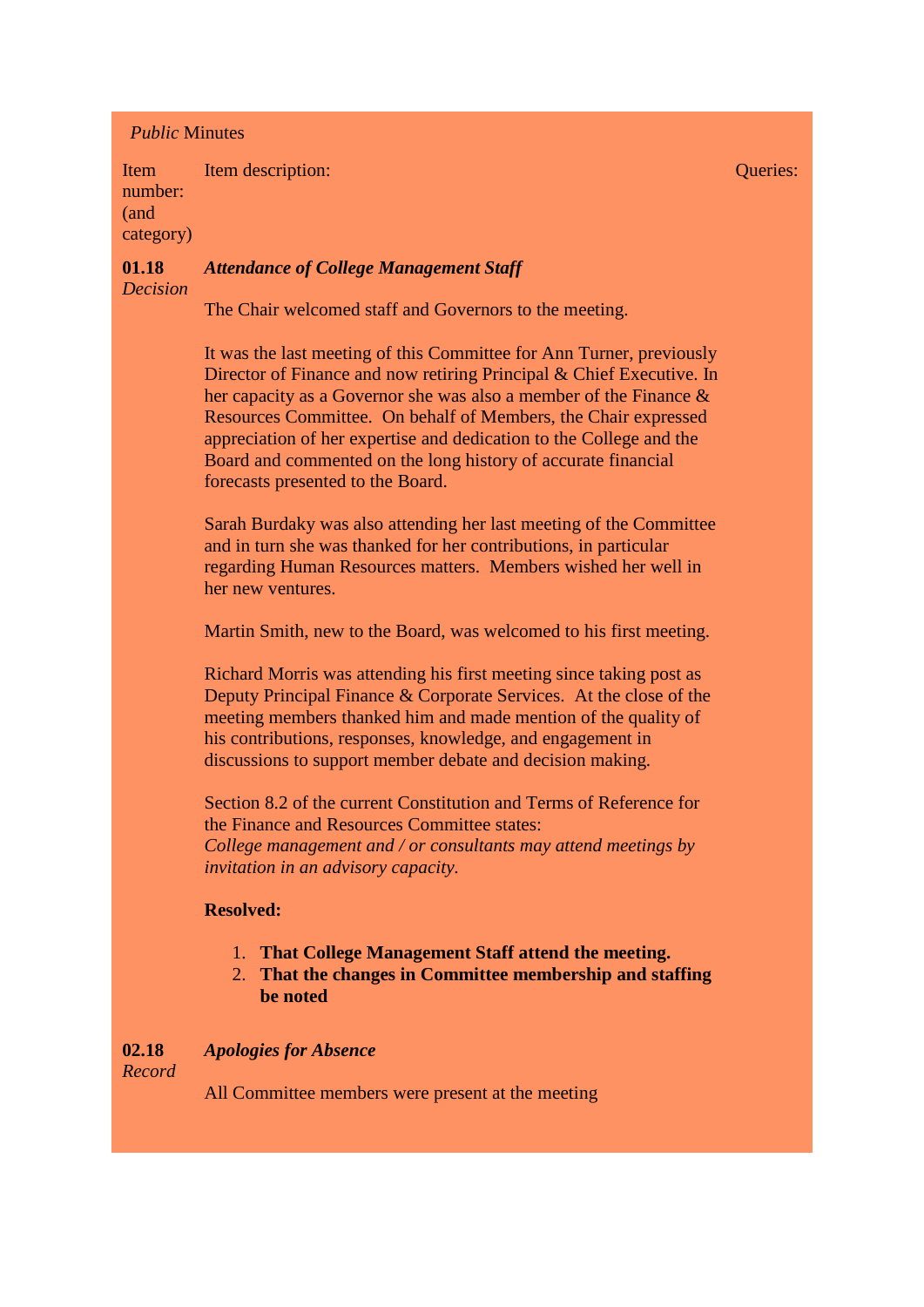#### **03.18** *Public Minutes of Previous Meeting*

## *Decision*

The public minutes of the Finance & Resources Committee meeting number 20 held on 21 November 2017 (published on the extranet) were signed and agreed as a true and correct record.

#### **04.18** *Declarations of Interest*

*Record*

There were no declarations of interest received in respect of the items on the public agenda.

#### **05.18** *Appointment of Vice Chair*

### *Decision*

Clare Platt had retired from the Board leaving the position, Vice Chair of Finance & Resources Committee vacant.

Following due process a Vice Chair for the meeting was elected.

A Vice Chair for the remainder of the academic year 2017 / 2018 would be appointed at the next meeting.

## **Resolved:**

**That Sarah Burdaky be appointed Vice Chair of Finance & Resources Committee with immediate effect until her departure from the Board on 31 March 2018.**

#### **06.18** *Strategic Plan Progress Report*

*Decision*

Members gave consideration to the Strategic Plan Report for the Finance & Resources Committee and asked questions of Management.

# **We will continue to build and enhance our brand and reputation for excellence within the land-based & Sports sectors.**

FE 16- 18 recruitment was on target in terms of numbers and income generated.

Adult classroom based activity was below the income target largely due to reluctance of the over 24 age bracket to take out student loans for FE courses.

HE recruitment had not met target though explanations confirmed recruitment of first year students was ahead of the previous year. Members noted the HE income generated was ahead of projections. Members received an explanation on fee structure, which varied according to study programme.

Apprenticeship recruitment was ahead with trends indicating growth. 16 - 18 income generated was below target due to timing of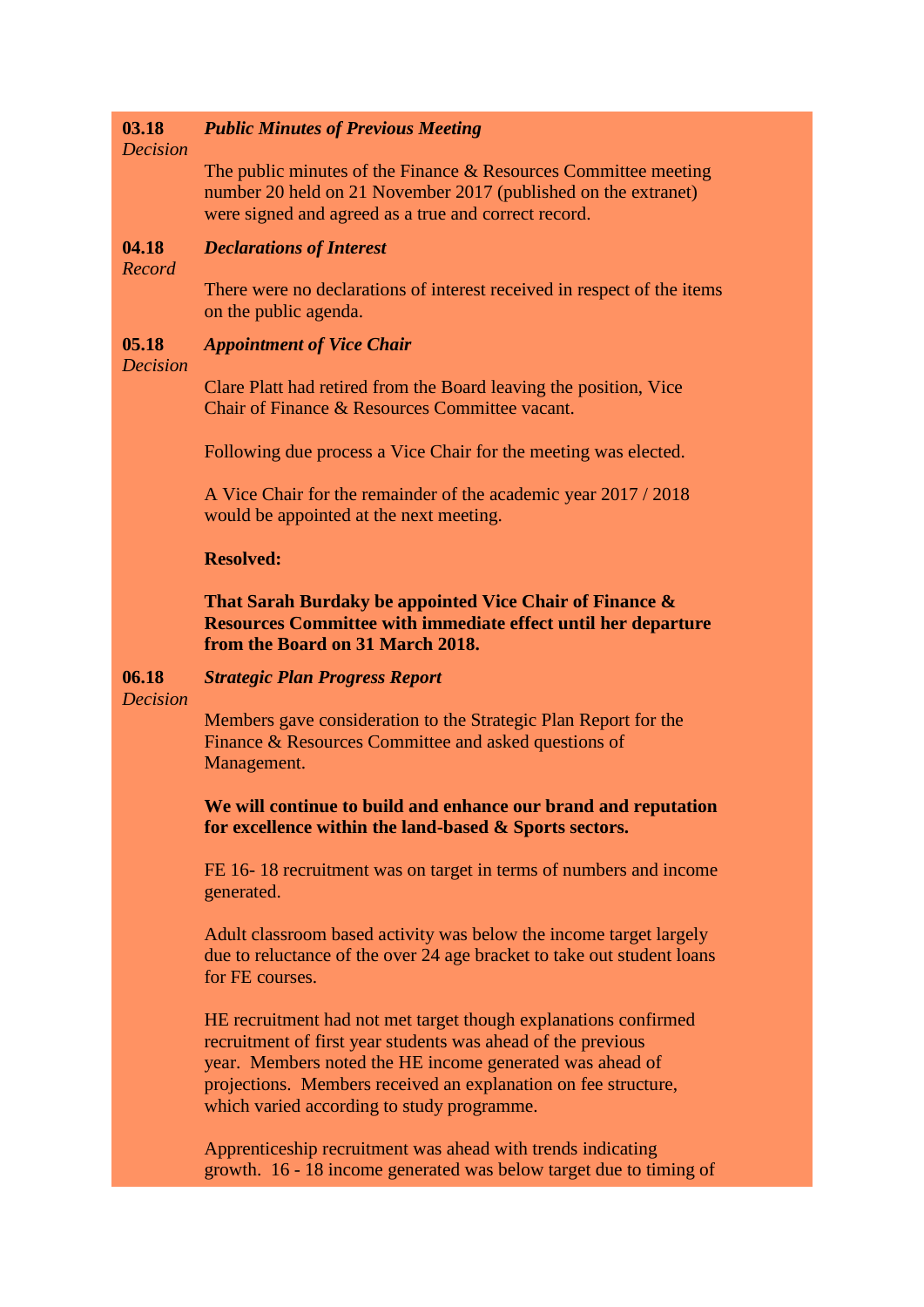start and end dates on these roll on roll off programmes. Members were assured income would be secured as there were indications of growth at a time when other providers were reporting reduced numbers. Members noted the income generated was not directly comparable to the previous year due to differing funding formulae as reduction in funding for frameworks.

It was confirmed that at this stage the area was on track to meet its targets for timely completions which would be significantly ahead of published national averages.

Research income was behind target at this stage although much income is received later in the year. The AoC Scholarship programme would end in April 2018.

# **We will provide an outstanding teaching and learning experience.**

Key performance indicators around student feedback and delivery of the capital plan were being met.

Finance & Resources Committee acknowledged the positive student feedback from the Induction surveys.

## **We will deliver great value for money.**

The financial key performance indicator statistics showed College to be performing close to or above target.

## **Resolved:**

## **That the Strategic Plan Progress Report be received.**

### **07.18** *Decision 2018 Financial Position Statement for the Period Ended 31 January*

Consideration was given to the Financial Position Statement for the six months ended 31 January 2018. The surplus as a percentage of income (pre FRS17) was 3.4% (3.4% January 2017) and the balance sheet remained healthy. There was a current ratio of 1:1.25 and cash days of 61.

Overall income to date was behind target by £208k (1.4%) though ahead of last year by £856k (6%).

The DP Finance & Corporate Services responded to questions and provided detailed information on the accounts.

Education was £150k (0.9%) behind target but £762k ahead of the same point last year.

The main reasons being due to low recruitment of the adults, 19 plus learners due to low take up of student FE loans.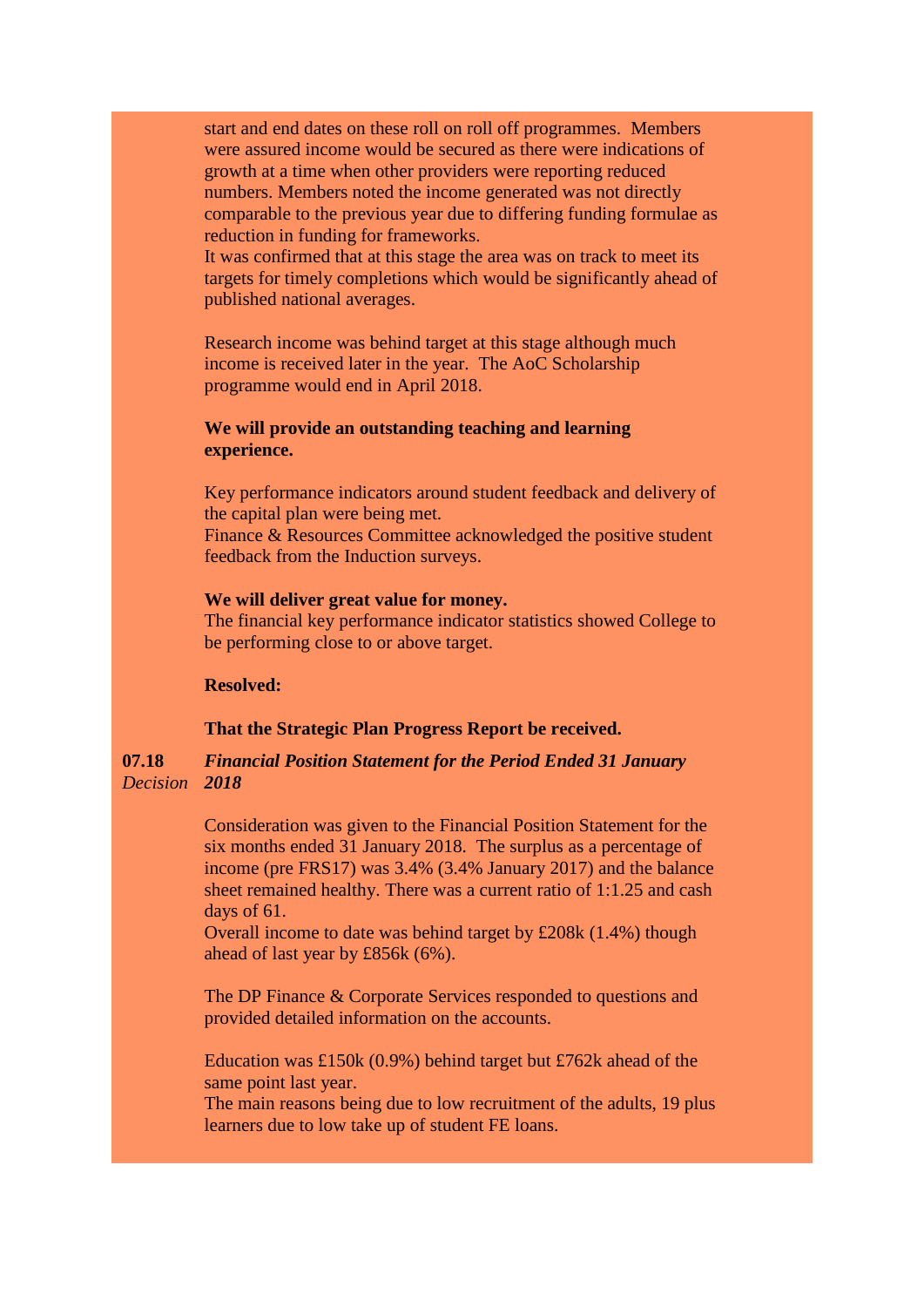The short courses element of apprenticeships was 51k behind budget. Actions were being taken to increase provision supported by a staffing restructure.

Myerscough Ventures was performing ahead of projection. Members referred to their monitoring and discussions over the previous academic year for this area, in particular linked to previous lower take up of residential accommodation. Members were pleased to note new strategies had yielded results with near full occupancy which in turn resulted in increased spend in other elements of Myerscough Ventures. Members received a verbal update on the revisions to residential accommodation which, in essence, meant there were slightly fewer spaces but more options to attract occupancy. This mix included availability for those attending short term block release courses.

Members noted the report on investments was incorporated and that interest rates remained low. Members concurred with the decisions to invest with Barclays in a 95 day notice account and conversion of the Lloyds account to 95 day notice during the quarter to increase returns.

The cash flow position was following forecast with the balance, at this stage, ahead of the previous year.

Finance & Resources Committee noted rigorous processes around staff recruitment and that direct pay costs were 3.6% less than budget and lower than the previous year. Members were, however, mindful that staff costs would rise for the second half of the year following the agreed pay award, which would be back dated to January 2018. Members commented on their appreciation of the staff and desire to maintain a high quality team. They looked for evidence of investment in staff and noted retention of the Advanced Teaching Practitioners (ATPs) at Myerscough, where many other FE institutions had disbanded this scheme as an efficiency saving. This and other staff investment could be quantified through relevant key performance indicators discussed at Quality & Standards Committee and brought through to the full Board at Corporation meetings. Members were reminded that the agendas, papers and minutes of all meetings were available to view on the Governor Extranet regardless of Committee membership.

Finance & Resources Committee noted good performance in controlling costs and achievement of a surplus despite income being behind targeted levels.

Members expressed their appreciation of timely data allowing them access to the most up to date reports possible. The DP Finance & Corporate Services in turn acknowledged the expertise of the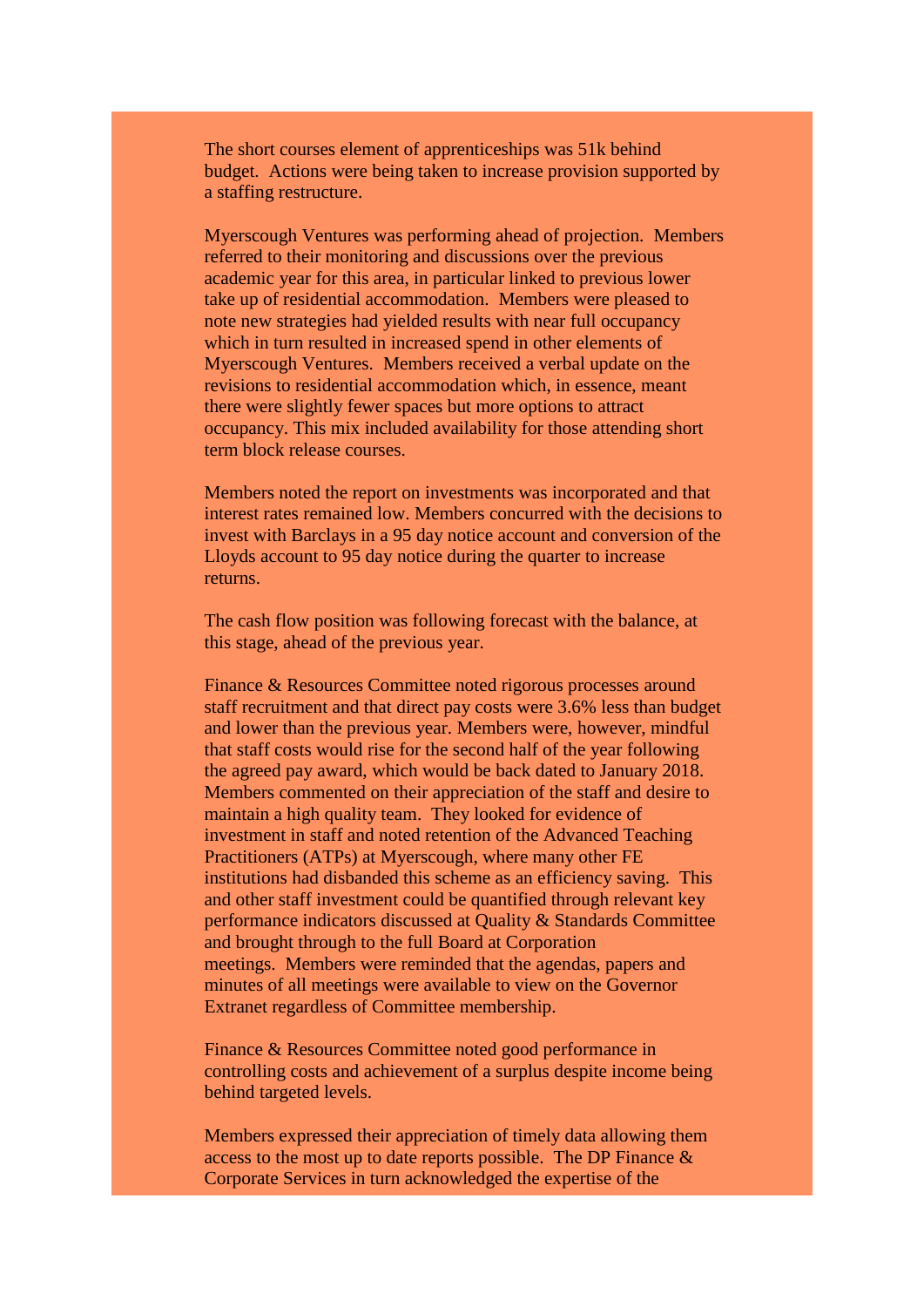Director of Finance and extended team.

**Resolved:**

**That the Financial Position Statement for the period ending 31 January 2018 be received and approved as submitted.**

### **08.18** *Decision Myerscough Ventures Report for Period Ending 31 January 2018*

Consideration was given to the Myerscough Ventures Financial Performance Report for the period ended 31 January 2018 and to the Farm Monitoring Report presented at the request of the Committee.

At the end of the period the income contribution from Myerscough Ventures provides a total contribution of £670k, ahead of profile by 20k (1.2%). With inclusion of the Farm, which was not part of Ventures, but was routinely reported at this part of the meeting due to elements of commercial activity as well as its purpose as a teaching resource, the total was £662.5k.

Contributions to overheads were shown after the allocation of the direct costs associated with the activities.

**Equine Operations** - The area was slightly below budget at this stage, though future bookings were strong.

**Sports and Golf Academy** - Performance was to plan.

**Residential Operations** - Performance was ahead of target with increased occupancy on the previous year and good retention of residential students. Management would look at introducing a Key Performance Indicator regarding occupancy which would need to take into account the various packages on offer.

**Catering Operations -** Performance was ahead of target. Revenue ideas implemented by the new Catering Manager had started to yield returns.

**Horticulture** - The area was performing behind target. The impact of promotional activities was being monitored.

**Stumble Inn** - The area was ahead of target. There was increased student numbers and significant income from external bookings.

**Events -** The area was slightly behind target, Easter bookings were in place and summer bookings being negotiated and confirmed.

Myerscough Ventures continued to make a positive contribution to the College.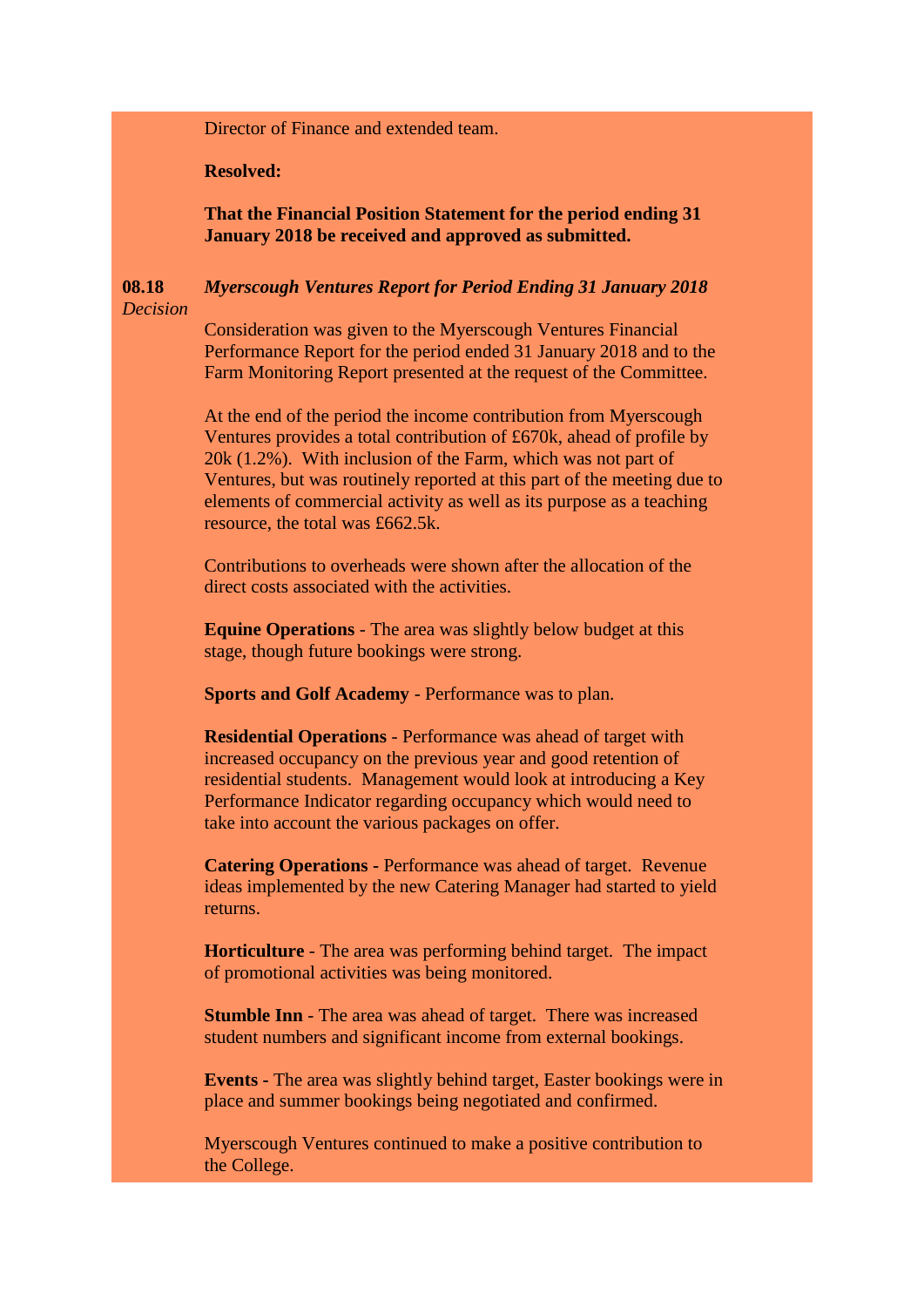**The Farm Action Plan** provided Members with an insight into the operational management of this teaching resource which also had commercial and reputational aspects. Though falling below target by around £12k, performance was significantly up in comparison to the previous year. The Action Plan was favourably received with members thanking the DP Resources for bringing it to their attention. Members noted the predicted year end may be achievable dependent on market conditions and weather variables.

## **Resolved:**

- 1. **That the financial performance report on Myerscough Ventures for the period ended 31 January 2018 be received.**
- 2. **That the Farm Action Plan be received.**

### **09.18** *Decision Capital Expenditure Report for the Period Ended 31 January 2018*

Total expenditure against the annual budget of £3,978k for 2017 / 2018 amounted to £1,922k at 31 January 2018.

A spend on 3 vehicle purchases would be offset by an underspend on general equipment.

Finance & Resources Committee received an update on reinvestment of a VAT saving on the Croxteth development. Members referred to the successful acquisition of the 99 year lease and from responses to their questions received assurance on full compliance with usage criteria of the building with respect to the VAT saving.

The Committee noted progress made on the capital projects and that expenditure was within the agreed tolerance.

## **Resolved:**

# **That the report on Capital Expenditure for the period ended 31 January 2018 be received.**

#### **10.18** *Strategic Risk Register*

*Decision*

Finance & Resources Committee gave consideration to the financial and college resource risks. Members noted the risk registers were live documents and a standard agenda item at the weekly meeting of the Executive.

Changes were highlighted.

The risk referring to High Needs Funding received scrutiny as members sought clarification on the appeal for funding for additional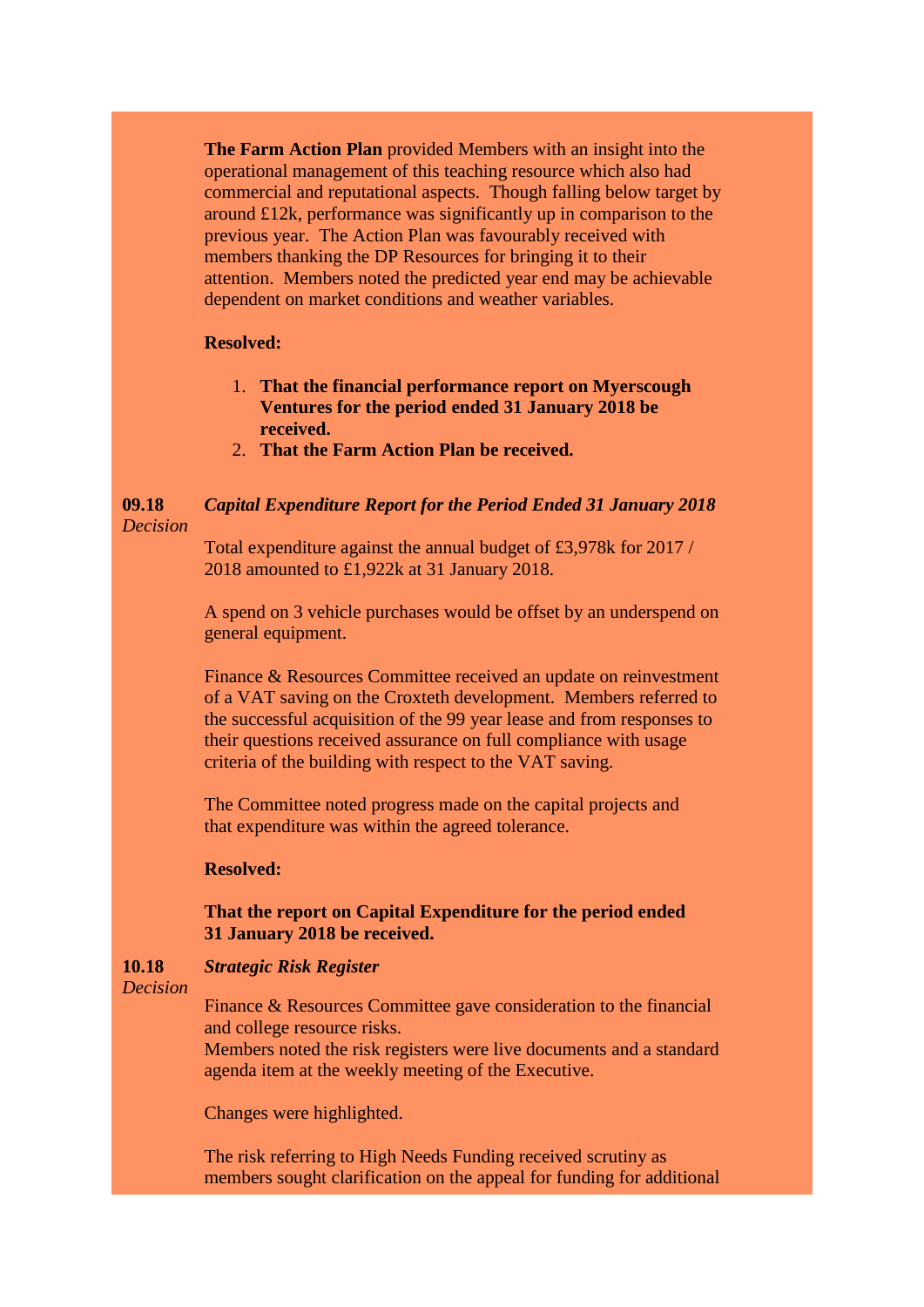learners for 2018 / 19 so allowing growth in this area of provision as reflected in the 2017 / 18 over recruitment. The College is required to meet its obligations to students who have an EHCP Education and Health Care Learning Plan, meet entry requirements and indicate Myerscough as their preferred choice. Members recalled and received explanations around the funding elements for these learners and noted the ESFA support for the Colleges appeal to Lancashire County Council for further funds.

Members discussed the Food Farming Innovation and Technology (FFIT) Centre under the risk 'Failure to attract levels of income from all other external forecasts'. They received details of occupancy which related to both internal and external use. They requested, for a future meeting, a breakdown to illustrate that usage that was directly related to the purpose of the building. With the breakdown they requested further information regarding the marketing of the building linked to a return on investment. It was pleasing to hear the facilities had attracted media publicity and high profile visits that placed Myerscough at the forefront of research conversations and commercial activities in the livestock industry. Members wished to monitor developments.

### **Resolved:**

**That the Risk Registers relevant to the Finance & Resources Committee and associated actions be agreed.**

#### **11.18** *College Funding 2018 / 2019*

*Record*

The College receives its funding for its main FE delivery via the Education & Skills Funding Agency (ESFA) for students aged 16-18, apprentices and funded adults.

**ESFA Update** - The ESFA contract allocation for 2017 /18 provides funding for 1649 16 to 18 year old students with a value of £11,902,545.

In February 2018 the ESFA provided some components for the contract allocation for 2018 / 19 which showed decreases in the retention factor, programme cost weighting and economic Block 1 deprivation factor suggesting a significant reduction in funding for year 2018 / 19. Numbers and other elements were to be advised.

Included in the 2017 / 18 numbers were 182 'High Needs Learners', (increased from 140 in 2016 / 17). As in previous years College applied for growth and the allocation was increased to 192 which is below actual recruitment of 207 for 2017 / 18. Members noted an appeal was underway to increase the allocation, according to ESFA rules, which requires growth to be acknowledged for students from local authorities other than Lancashire to reflect the Myerscough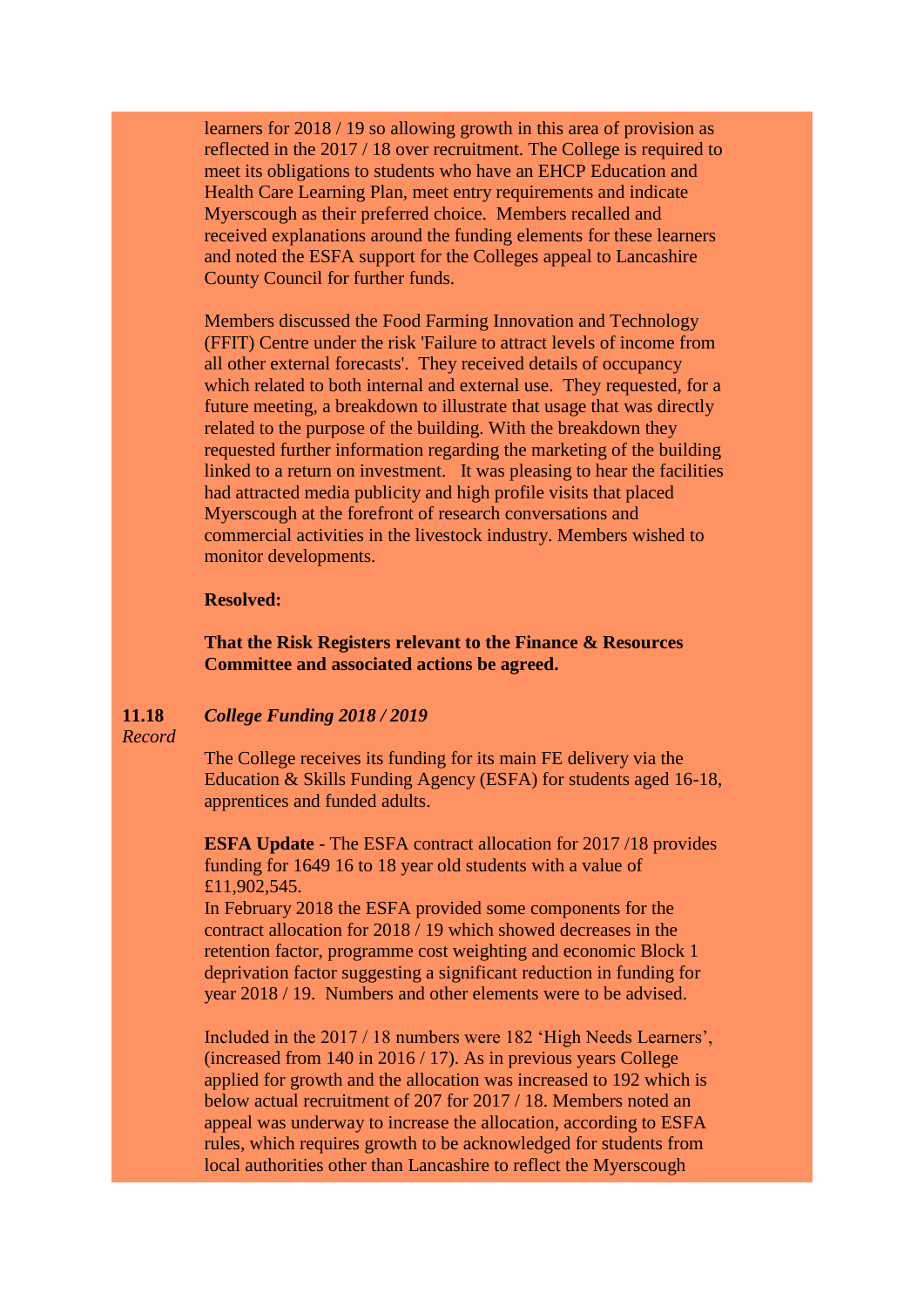student intake. Members had picked up this issue and engaged in some discussion earlier in the meeting as they discussed the risk registers.

College had commenced a series of Strategic Planning Group meetings to identify efficiency savings to match the expected reductions in ESFA FE grants for 2018 // 19.

# **Resolved:**

### **That the College Funding Update for 2018 / 2019 be received.**

#### **12.18** *Tuition Fees 2018 / 2019*

*Decision*

Finance & Resources Committee gave consideration to the proposed Further Education Tuition Fees for 2018 / 2019 for those students not entitled to grant funding which included adult learners, overseas students and students expected by the ESFA to co-fund their course fee.

Members noted the different criteria and agreed to inflationary increases:

**Fulltime co-funded learners 2018 / 19 fees** would rise to £1,335 a 2.9% increase.

**Overseas students (Including IOM) 2018 /19 fees** would rise to £6,285 a 3% increase.

### **Students eligible to apply for an Adult Learner Loan**

Myerscough currently charges between £2,573 to £10,800 for courses dependant on the number of modules and subject. Myerscough charges fees at the maximum level for the majority of its courses and in the event of an increase in Adult Learner Loan limits the college will seek to increase fees to keep course fees at the maximum level

For those courses charged below maximum an increase of 3% is recommended:

**C&G Level 3 Diploma in Vet Nursing 2018 /19 Fee £9,785 C&G Animal, Equine, Agric, Land & Wildlife and BTEc Agricultural Engineering 2018 / 19 fee £11,120 a 3% increase.**

In compliance with Consumer Protection Legislation, College tuition fees are published in advance of enrolment.

**Resolved:** 

**That the fees be commended to Corporation for approval.**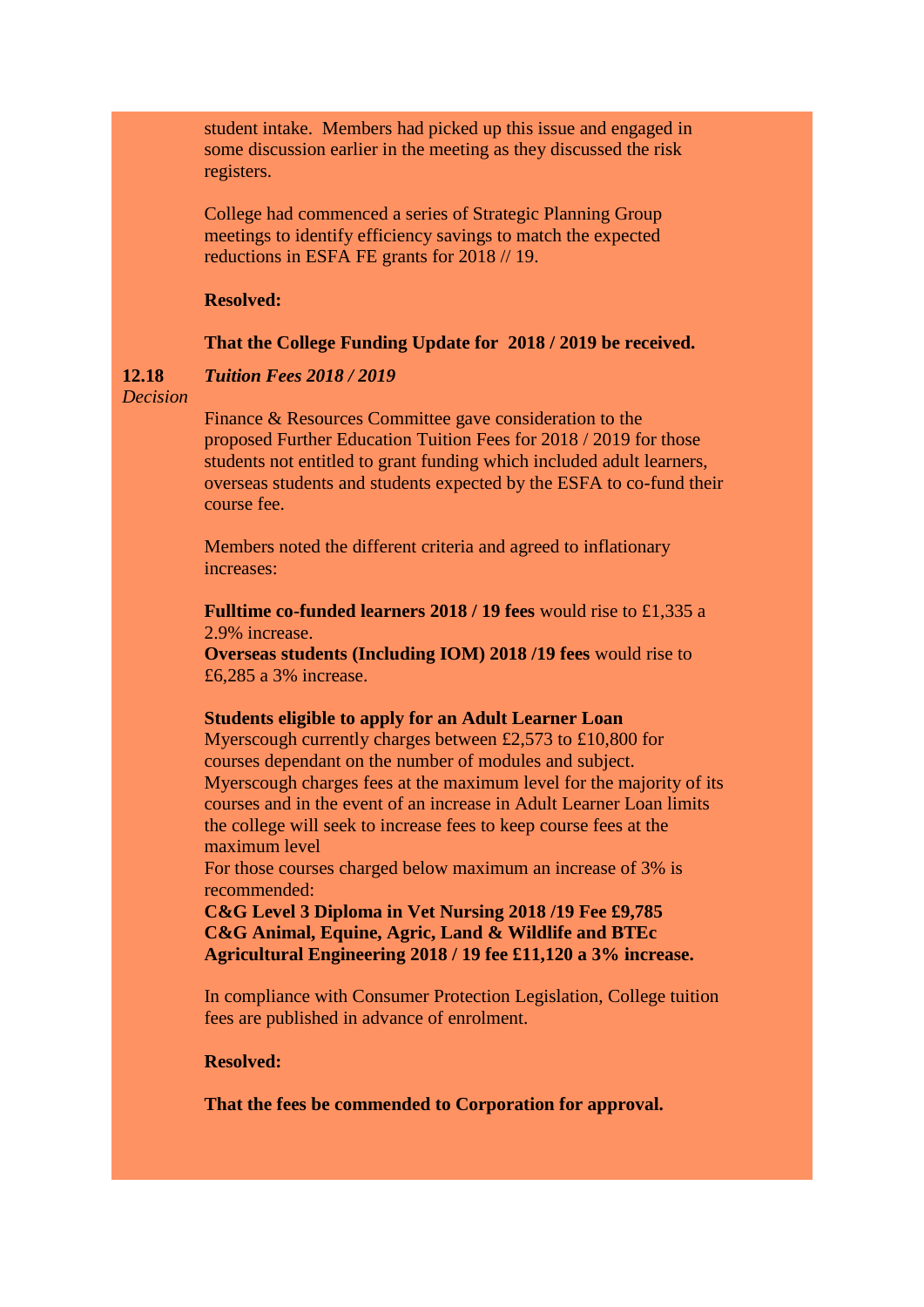#### **13.18** *Financial Regulations Annual Review*

# *Decision*

Finance & Resources Committee gave consideration to the proposed amendments to the Financial Regulations which largely related to changes of updated OJEU financial limits, updated roles within the year, increase in thresholds for formal tenders and an additional section in respect of expenditure incurred in respect of a Disaster Recovery / Business Continuity Event.

Proposal 7.2.3 to read 'primary and secondary budget holders may issue orders for individual items not exceeding £1.000 from approved suppliers'.

Correction of typography errors for procurement thresholds regarding 7.3.4; to confirm the revision will be that formal tenders for purchases of individual items in excess of £15,000 are required.

## **Resolved:**

**That the amendments to the Financial Regulations be endorsed subject to the amendments documented.**

#### **14.18** *Policy on Sub Contracting - Review*

## *Decision*

Finance & Resources Committee gave consideration to the Subcontractor Policy & Procedures.

Members noted the updates related to changes in titles and as the document was scrutinised a further two of these amendments were noted.

The policy aims to ensure all subcontracted provision is managed effectively and efficiently, whilst maintaining a focus on quality. The College recognises that effective subcontract arrangements provide communities with added value, whilst strengthening the College offer and widening impact.

Roles and responsibilities for the College and subcontractors are clearly defined and all subcontractors are required to agree and sign both a contract and service level Agreement.

In compliance with ESFA funding rules the policy is reviewed each year by the Board.

# **Resolved:**

## **That the Subcontractor Policy & Procedures be approved.**

#### **15.18** *Sustainability Annual Report 2016 - 2017*

*Decision*

Finance & Resources Committee gave consideration to the ninth Sustainability Annual Report which related to the year 2016 - 2017.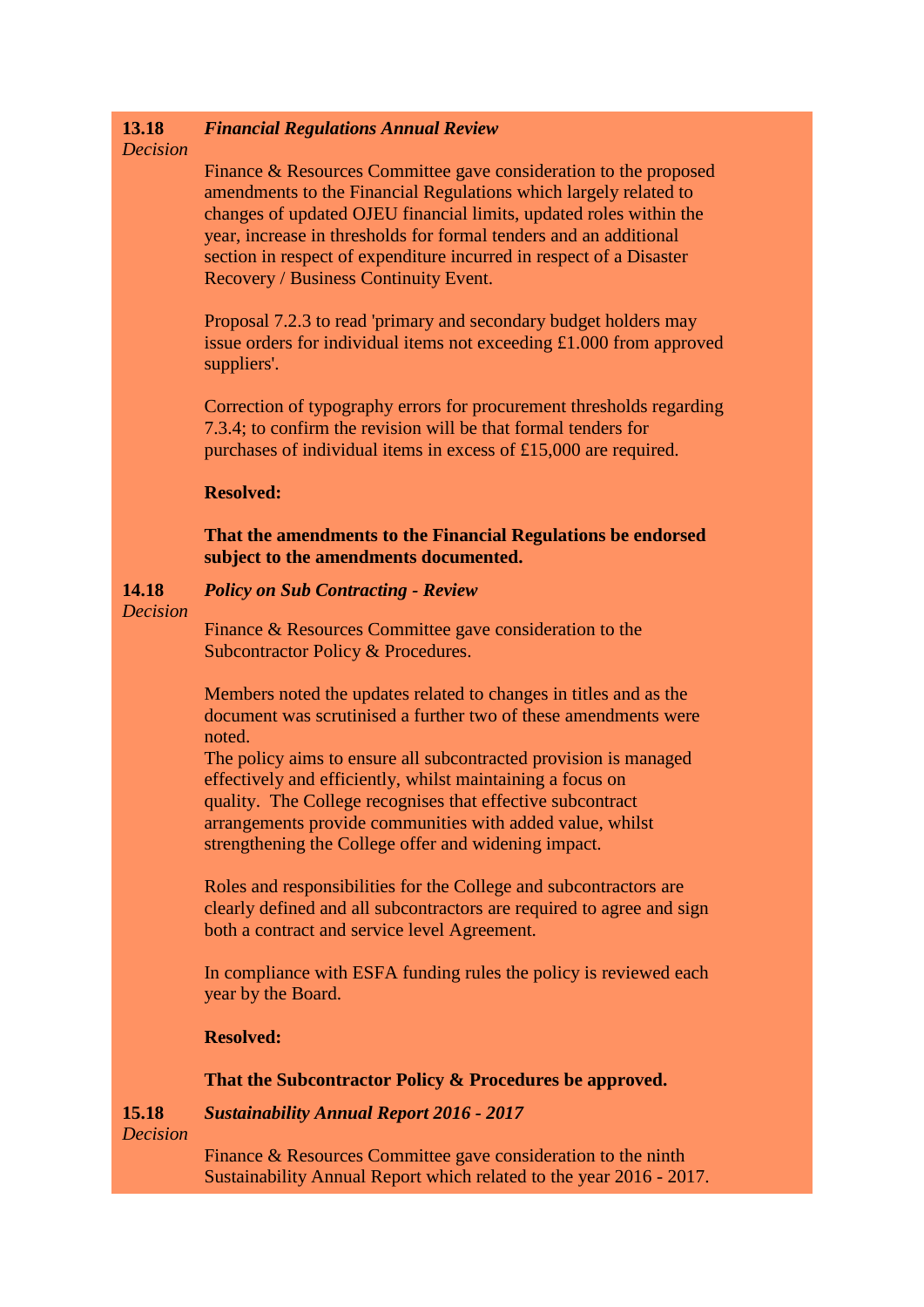Sustainability decision making involves an analysis of the economic, environmental and social consequences of actions taken before implementation. Myerscough College has become a more sustainable College by many individuals doing lots of small actions as well as by major capital investments. Sustainability is considered at strategic level in making decisions about how the College operates.

Electricity and water consumption were significantly reduced and monitoring was much improved.

Actions to reduce gas consumption required further implementation and attention would be given to improved monitoring of outlying water meters.

'Invest to Save' projects would be considered subject to available funds and cost criteria.

Optimisation of building energy management systems and associated awareness raising should lead to reduced gas consumption.

Overall members noted a successful project, now in its tenth year, where the carbon footprint was reducing despite the considerable growth of the Campus. Members thanked the DP Resources for an inspiring report which clearly indicated good management in this area and a great deal of progress made with behaviours and strategies embedded throughout the organisation and taken into consideration in new builds and at the Centres.

## **Resolved:**

## **That the Annual Sustainability Report be received.**

### **16.18** *Decision Human Resources Report for the Period Ended 31 January 2018*

Finance & Resources Committee gave consideration to the Human Resources Report for the period ended 31 January 2018.

Overall staff turnover at 14.24% was below national average but showed a percentage increase over the last quarter. Of the staff categories support staff showed the highest turnover. There were still some areas College was having difficulty to recruit to.

The Stability Index had dropped to 69.36%. The general benchmark is quoted as being in the region of 75% to 85%.

Members discussed staff turnover and retention of skills. Level of pay continued to be cited as a key reason for leaving, though Myerscough salaries were comparable to other FE Colleges and salary was given careful consideration on appointment.

Overall staff sickness statistics were ahead of target. In comparison with figures documented for the same period last year (1.2.16 to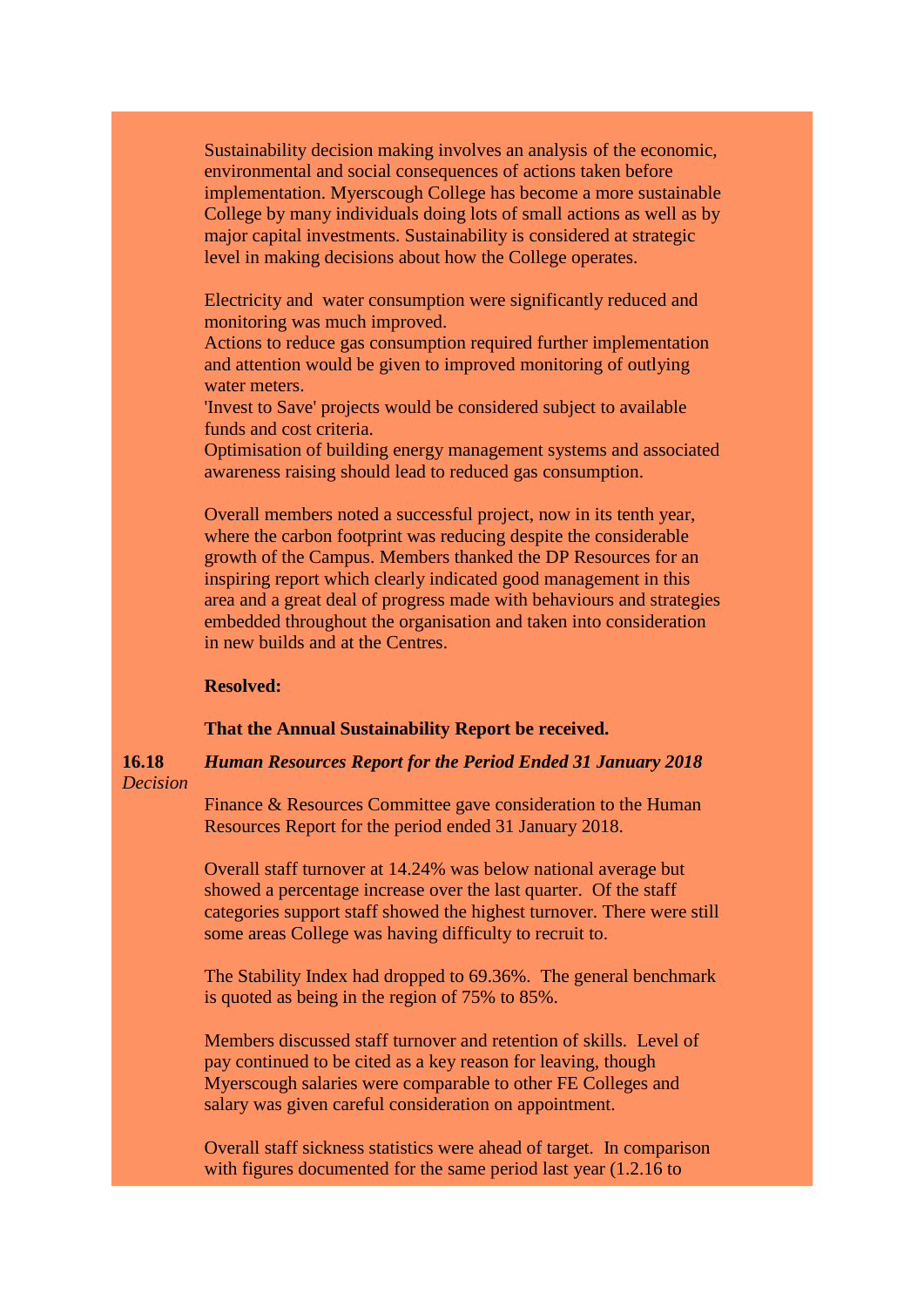31.1.17) the overall sick pay total had reduced by £23,726. HR continued to support line managers through training activities and analysis of data.

The recruitment and selection process was under review to strengthen safeguarding elements.

Management analysed below headline figures to look for trends, find good practice and act on concerns.

**Resolved:**

## **That the Human Resources Report be received.**

**17.18** *Decision Health and Safety Report for the Period Ended 31 January 2018*

> Finance & Resources Committee gave consideration to the report on Health and Safety as at 31 January 2018.

> There was an increase in reported accidents at 117 compared to the same period a year ago where 87 accidents were reported. Year on year comparisons continues to highlight Equine as being the area with most accidents. Croxteth is showing an increase again with most being related to Equine. The increase in numbers is considered to be a result of greater awareness and encouragement to use the reporting systems.

> The statistics again showed that non residential females under 18 are more likely to have an accident.

There had been four RIDDOR reportable accidents, none of which required further investigation.

The reporting of near misses is encouraged as a tool to raise awareness and put in place measures to minimise risk of harm. Six had been reported in this period.

Members noted ten Health and Safety audits had been carried out across the Centres over the past calendar year with areas scoring 'Fair' (4) or 'Good'  $(5)$  on a 6 point scale. The Committee questioned the scale and asked for clarification on this new audit initiative. Once all areas had been audited, the scale and processes would be reviewed with areas expected to rise up the scale on the second round of audits.

Health & Safety related actions that had been raised following the recent Ofsted Inspection of Residential Accommodation were being acted on and embedded into systems

Staff wellbeing initiatives had received positive feedback.